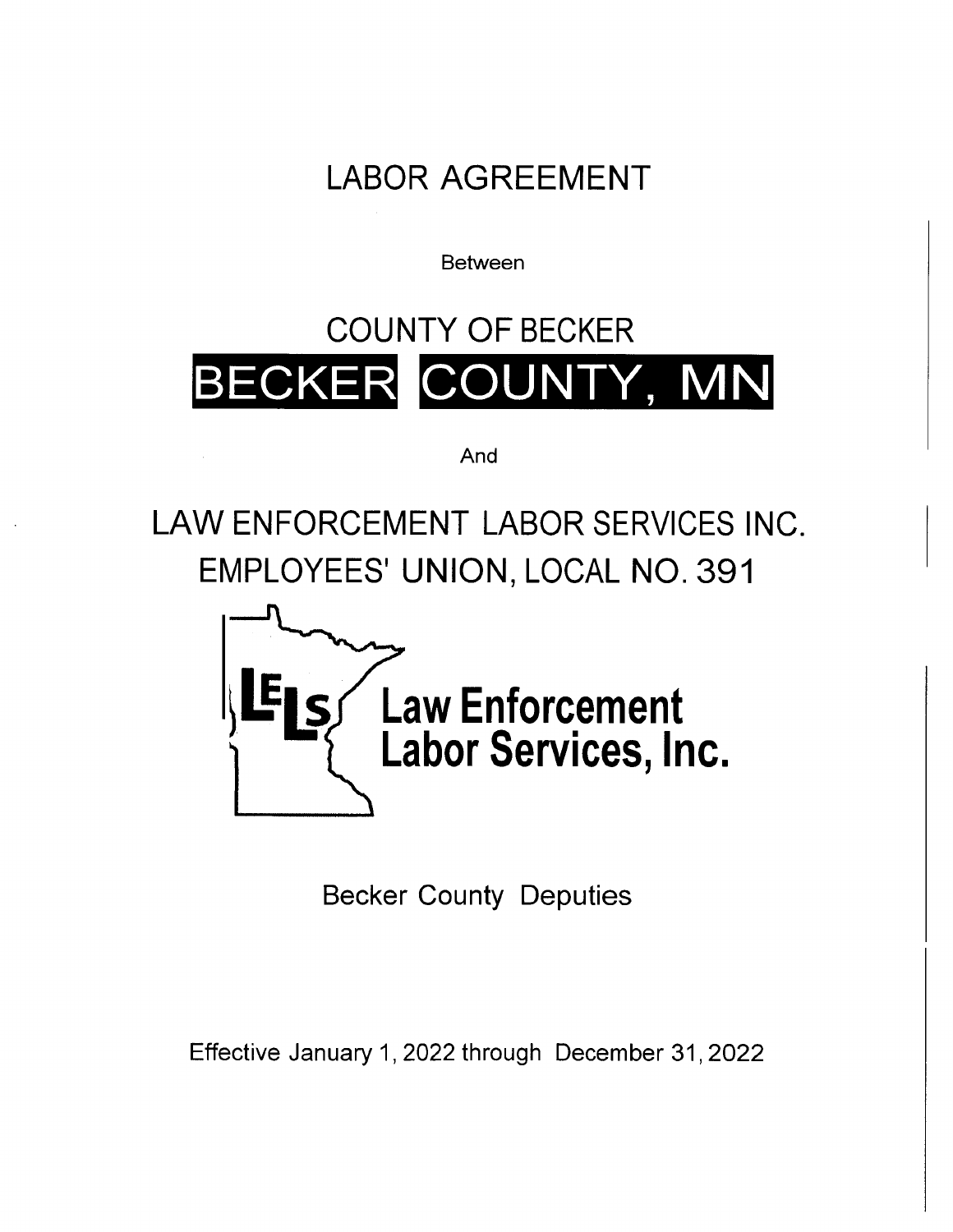| <b>ARTICLE</b> | <b>TABLE OF CONTENTS</b>                    |                |  |  |  |  |  |
|----------------|---------------------------------------------|----------------|--|--|--|--|--|
|                | <b>Becker County Deputies</b>               |                |  |  |  |  |  |
| 1              | PURPOSE OF AGREEMENT                        | $\overline{2}$ |  |  |  |  |  |
| $\overline{2}$ | <b>RECOGNITION</b>                          | $\mathbf{2}$   |  |  |  |  |  |
| 3              | <b>DEFINITIONS</b>                          | $\overline{2}$ |  |  |  |  |  |
| 4              | E LOYERSECUFUTY                             | 3              |  |  |  |  |  |
| 5              | E LOYER AUTHORITY                           | 3              |  |  |  |  |  |
| 6              | UNION SECUFUTY                              | 3              |  |  |  |  |  |
| 7              | E LOYEE RIGHTS - GRIEVANCE PROCEDURE        | $\overline{4}$ |  |  |  |  |  |
| 8              | <b>SAVINGS CLAUSE</b>                       | 6              |  |  |  |  |  |
| 9              | <b>SENIORITY</b>                            | 6              |  |  |  |  |  |
| 10             | <b>DISCIPLINE</b>                           | 7              |  |  |  |  |  |
| 11             | <b>OVERTIME</b>                             | 8              |  |  |  |  |  |
| 12             | <b>COURT TIME</b>                           | 8              |  |  |  |  |  |
| 13             | <b>CALL BACK TIME</b>                       | 8.             |  |  |  |  |  |
| 14             | CONSTITUTIONAL PROTECTION                   | 9              |  |  |  |  |  |
| 15             | <b>INSURANCE</b>                            | 8              |  |  |  |  |  |
| 16             | <b>VACATIONS</b>                            | 9              |  |  |  |  |  |
| 17             | <b>UNIFORMS</b>                             | 10             |  |  |  |  |  |
| 18             | HOLIDAY LUMP SUM PAYMENT                    | 10             |  |  |  |  |  |
| 19             | PERSONAL LEAVE DAY                          | 10             |  |  |  |  |  |
| 20             | <b>LEGAL PROTECTION</b>                     | 11             |  |  |  |  |  |
| 21             | <b>SICK LEAVE</b>                           | 11             |  |  |  |  |  |
| 22             | MATERNITY/ADOPTION LEAVE                    | 12             |  |  |  |  |  |
| 23             | <b>WAGES</b>                                | 12             |  |  |  |  |  |
| 24             | <b>LONGEVITY</b>                            | 12             |  |  |  |  |  |
| 25             | SEVERANCE PAY                               | 13             |  |  |  |  |  |
| 26             | <b>MILEAGE</b>                              | 13             |  |  |  |  |  |
| 27             | POST RETIREMENT HEALTH INSURANCE THROUGH MN | 13             |  |  |  |  |  |
|                | STATE RETIREMENT SYSTEM (M.S.R.S)           |                |  |  |  |  |  |
| 28             | TASK FORCE INVESTIGATOR ASSIGNMENT          | 13             |  |  |  |  |  |
| 29             | <b>DURATION</b>                             | 13             |  |  |  |  |  |
|                | APPENDIX A - SALARY SCHEDULE                | 15             |  |  |  |  |  |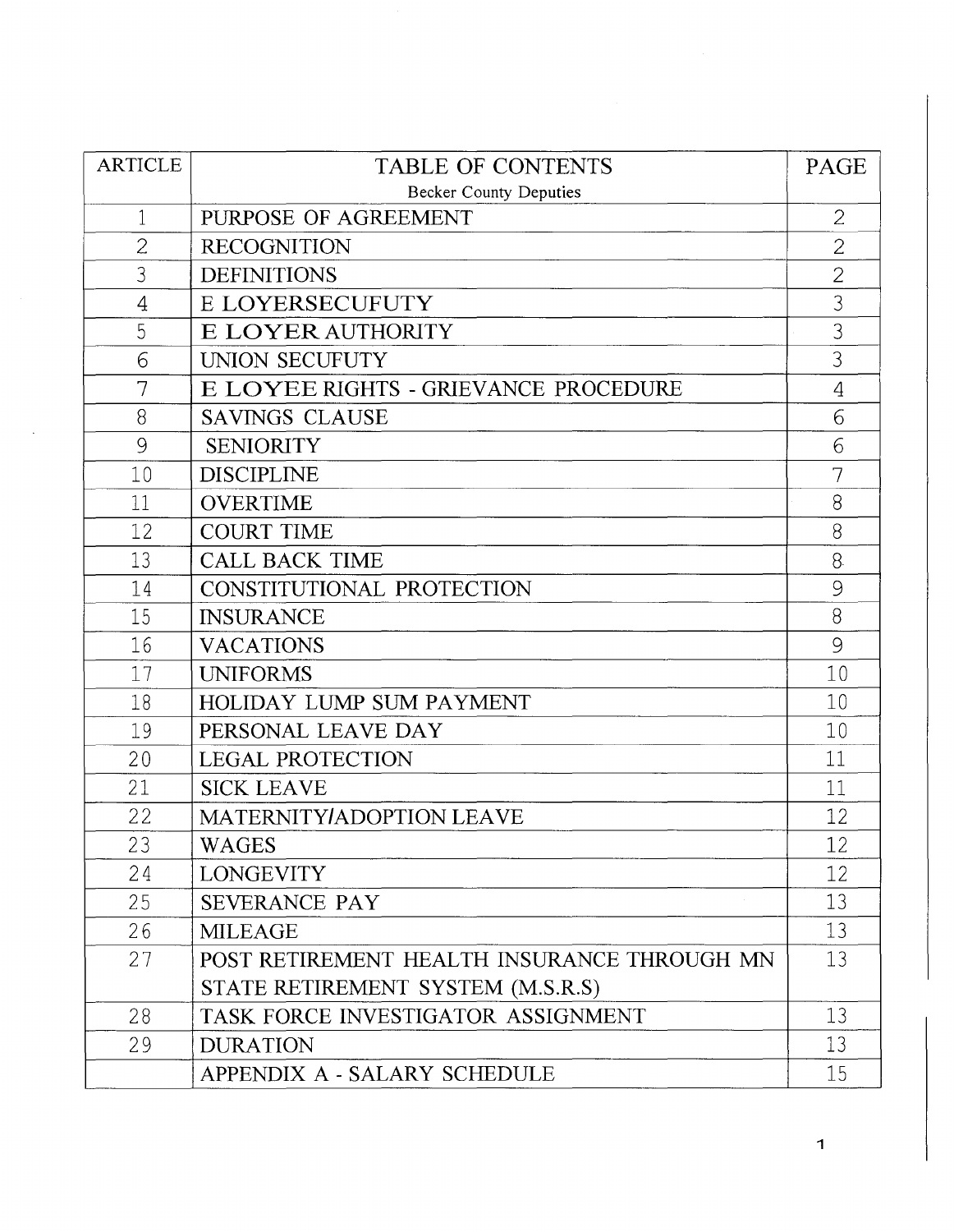## **ARTICLE 1. PURPOSE OF AGREEMENT**

This Agreement is entered into between the County of Becker, hereinafter called the Employer, and Law Enforcement Labor Services Inc. Local 391, hereinafter called the Union. **It** is the intent and purpose of this Agreement to:

- 1.1 Establish procedures for the resolution of disputes concerning this Agreement's interpretation and/or application; and
- 1.2 Place in written form the parties' agreement upon terms and conditions of employment for the duration of this Agreement.

# **ARTICLE 2. RECOGNITION**

2.1 The Employer recognizes the Union as the exclusive representative under Minnesota Statutes, Section 179A.03, Subd. 14 for the following employees:

> All Deputies of the Becker County Sheriff Department whose employment service exceeds the lesser of fourteen (14) hours per week or thirty-five (35) percent of the normal work week and more than sixty-seven (67) work days per year, excluding supervisory and confidential employees.

2.2 Neither the Union nor the Employer shall discriminate against any employee because of Union membership or non-membership, nor because of race, creed, sex, color, religious belief or political belief. Employees shall be subject to the Sexual Discrimination Policy as referenced in the County Personnel Policy.

## **ARTICLE 3. DEFINITIONS**

- 3.1 Union: Law Enforcement Labor Services Inc. Local 391.
- 3 .2 Union Member: A member of Law Enforcement Labor Services Inc. Local 3 91.
- 3.3 Employee: A member of the exclusively recognized bargaining unit.
- 3.4 Department: The Becker County Sheriff Department.
- 3.5 Employer: The County of Becker.
- 3.6 Union Officer: Officer elected or appointed Law Enforcement Labor Services Inc. Local 391.
- 3.7 Scheduled Shift: A consecutive work period including two (2) rest breaks and a lunch break.
- 3.8 Rest Breaks: Periods during the scheduled shift during which the employee remains on continual duty and is responsible for assigned duties.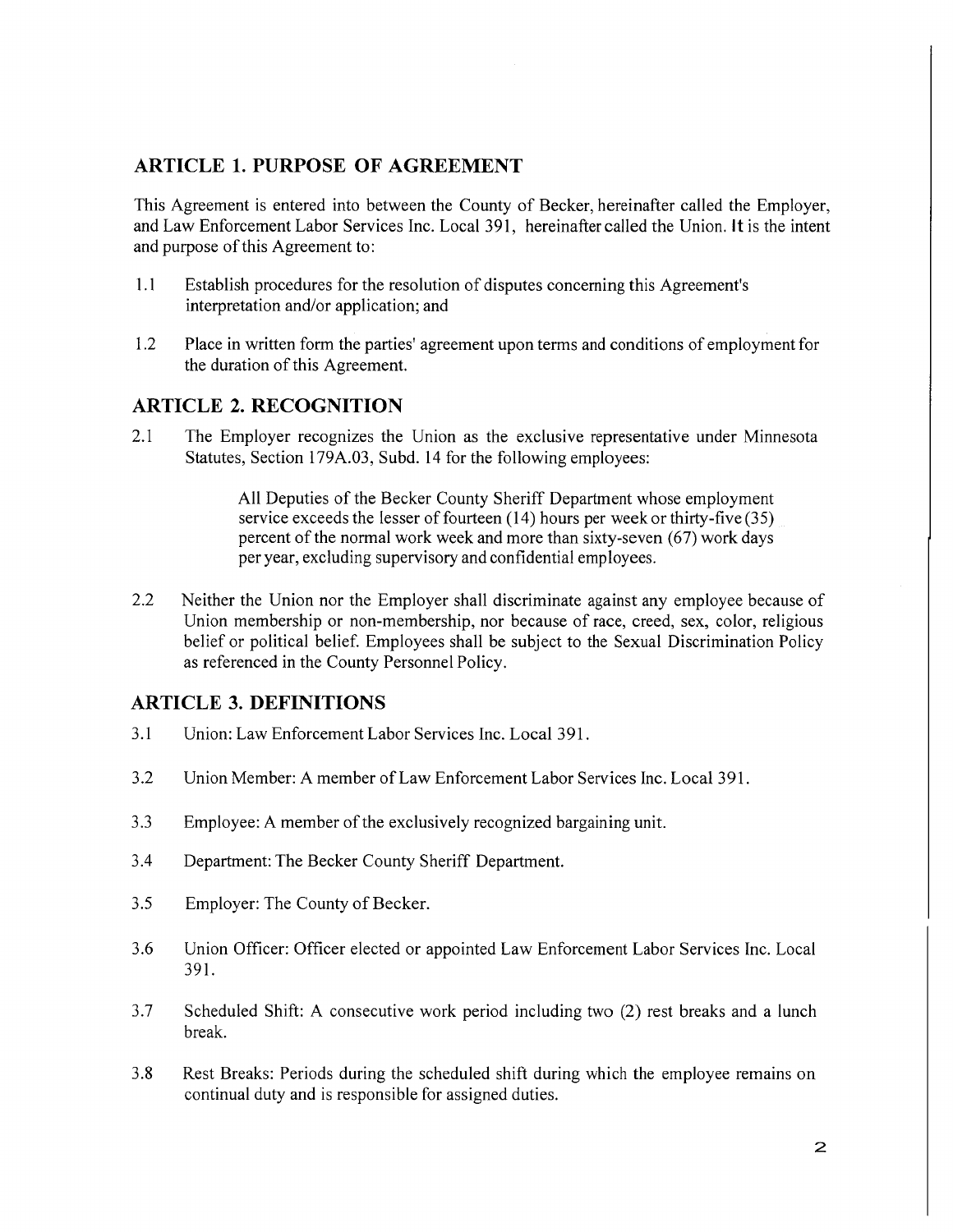- 3.9 Lunch Breaks: A period during the scheduled shift during which the employee remains on continual duty and is responsible for assigned duties.
- 3.10 Regular Employee: A member of the exclusively recognized bargaining unit defined in this Agreement who has completed the required probationary period for newly hired or rehired employees.

# **ARTICLE 4. EMPLOYER SECURITY**

The Union agrees that during the life of this Agreement, neither the Union, its officers or agents, nor any of the employees covered by this Agreement, will cause, encourage, participate in or support any strike, slow down, mass absenteeism, mass resignation, or other interruption of or interference with the normal functions of the Employer. In the event that an employee violates this Article, the Union, including officers and stewards, shall immediately notify any such employees in writing to cease and desist from such action and shall instruct them to immediately return to their normal duties. Any or all employees who violate any of the provisions of this Article may be discharged or otherwise disciplined.

# **ARTICLE 5. EMPLOYER AUTHORITY**

- 5.1 The Employer retains the full and unrestricted right to operate and manage all manpower, facilities, and equipment; to establish functions and programs; to set and amend budgets; to determine the utilization of technology; to establish and modify the organizational structure; to select, direct, and determine the number of personnel, to establish work schedules; and to perform any inherent managerial function not specifically limited by this Agreement.
- 5.2 Any term and condition of employment not specifically established or modified by this Agreement shall remain solely within the discretion of the Employer to modify, establish or eliminate.

# **ARTICLE 6. UNION SECURITY**

- · 6.1 The Employer shall deduct from the wages of employees who authorize such a deduction, in writing, an amount necessary to cover monthly Union dues.
- 6.2 The Union may designate employees from the bargaining unit to act as a steward and an alternate and shall inform the Employer in writing of such choice and changes in the position of steward and/or alternate.
- 6.3 The Employer shall make space available on a bulletin board for posting Union notices and announcements. The Union agrees to limit the posting of such notices to its bulletin board space. **It** is specifically understood that no notices of a political or inflammatory nature shall be posted.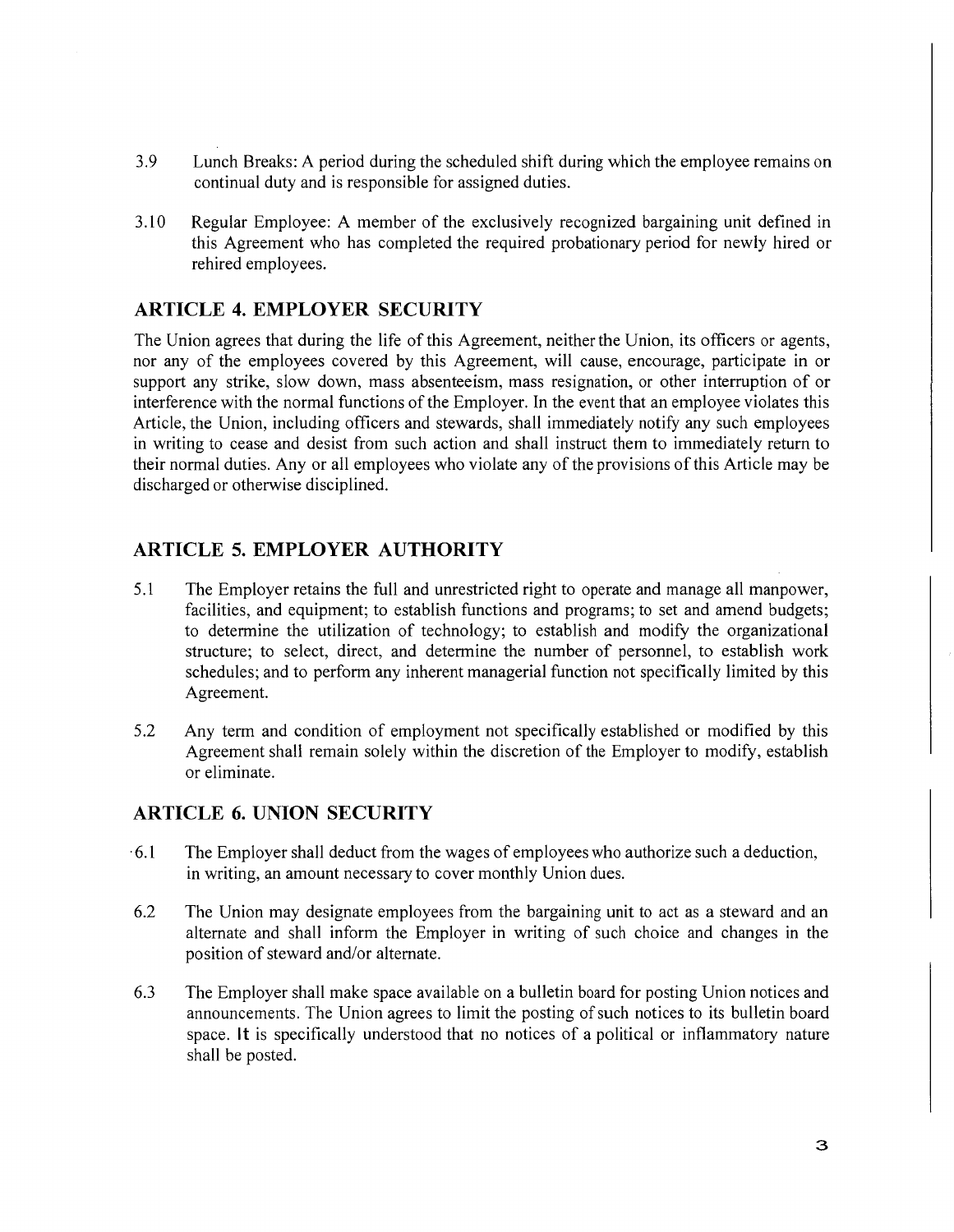6.4 The Union agrees to indemnify and hold the Employer harmless against any and all claims, suits, orders or judgments brought or issued against the Employer as a result of any action taken or not taken by the Employer under the provisions of this Article.

# **ARTICLE 7. EMPLOYEE RIGHTS-GRIEVANCE**

- 7.1 Definition of a Grievance: A grievance is defined as a dispute or disagreement as to the interpretation or application of the specific terms and conditions of this Agreement.
- 7.2 Union Representatives: The Employer will recognize the Union representative designated by the Union as the grievance representative of the bargaining unit having the duties and responsibilities established by this Article. The Union shall notify the Employer in writing of the names of such Union stewards and of their successors when so designated as provided by 6.2 of this Agreement.
- 7.3 Processing of a Grievance: It is recognized and accepted by the Union and the Employer that the processing of grievances as hereinafter provided is limited by the job duties and responsibilities of the employees and shall therefore be accomplished during normal working hours only when consistent with such employee duties and responsibilities. The aggrieved employee and a Union representative shall be allowed a reasonable amount of time without loss in pay when a grievance is investigated and presented to the Employer during normal working hours provided that the employee and the Union representative have notified and received the approval of the designated supervisor who has determined that such absence is reasonable and would not be detrimental to the work of the Employer.
- 7.4 Procedure: Grievances, as defined in Section 7.1, shall be resolved in conformance with the following procedure:
	- STEP 1. An employee claiming a violation concerning the interpretation or application of this Agreement shall, within fourteen (14) working days after such alleged violation has occurred, present such grievance to the employee's supervisor as designated by the Employer. The Employer-designated representative will discuss and give an answer to such Step 1 grievance within ten (10) calendar days after receipt. A grievance not resolved in Step 1 and appealed to Step 2 shall be placed in writing setting forth the nature of the grievance, the facts on which it is based, the provision or provisions of the Agreement allegedly violated, the remedy requested, and may be appealed to Step 2 within ten (10) calendar days after the Employer-designated representative's final answer in Step 1. Any grievance not appealed in writing to Step 2 by the Union within ten (10) calendar days shall be considered waived.
	- **STEP** 2. If appealed, the written grievance shall be presented by the Union and discussed with the Employer-designated Step 2 representative. The Employer- designated representative shall give the Union the Employer's Step **2** answer in writing within ten (10) calendar days after receipt of such Step 2 grievance. A grievance not resolved in Step 2 may be appealed to Step 3 within ten (10) calendar days following the Employer-designated representative's final Step 2 answer. Any grievance not appealed in writing to Step 3 by the Union within ten (10) calendar days shall be considered waived.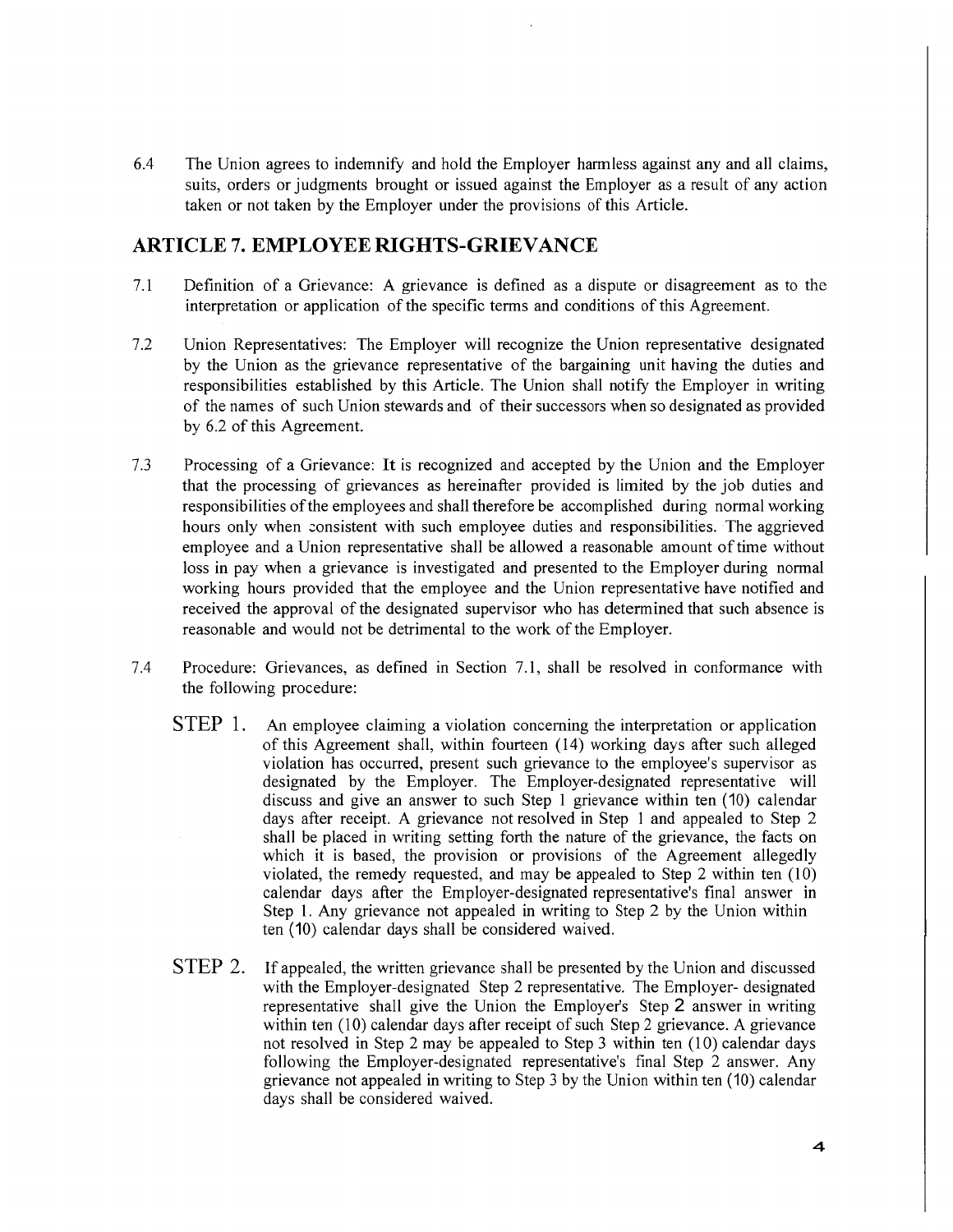- STEP 3. If appealed, the written grievance shall be presented by the Union and discussed with the Employer-designated Step 3 representative. The Employerdesignated representative shall give the Union the Employer's answer in writing within ten (10) calendar days after receipt of such Step 3 grievance. A grievance not resolved in Step3 may be appealed to Step 4 within ten (10) calendar days following the Employer designated representative's final answer in Step 3. Any grievance not appealed in writing to Step 4 by the Union within  $ten (10)$  calendar days shall be considered waived
- STEP 4. A grievance unresolved in Step 3 and appealed to Step 4 by the Union shall be submitted to arbitration subject to the provisions of the Public Employment Labor Relations Act of 1971, as amended. The selection of an arbitrator shall be made in accordance with the "Rules Governing the Arbitration of Grievances" as established by the Bureau of Mediation Services (BMS). A Grievance will be waived if an arbitrator is not selected within 90-days of receipt of Arbitrators list from the BMS unless fault of the employer.

# 7 .5 ARBITRATOR'S AUTHORITY

- A. The arbitrator shall have no right to amend, modify, nullify, ignore, add to, or subtract from the terms and conditions of this Agreement. The arbitrator shall consider and decide only the specific issue(s) submitted in writing by the Employer and the Union and shall have no authority to make a decision on any other issue not so submitted.
- B. The arbitrator shall be without power to make decisions contrary to, or inconsistent with, or modifying or varying in any way the application of laws, rules or regulations having the force and effect of law. The arbitrator's decision shall be submitted in writing within thirty (30) days following close of the hearing or the submission of briefs by the parties, whichever be later, unless the parties agree to an extension. The decision shall be binding on both the Employer and the Union and shall be based solely on the arbitrator's interpretation or application of the express terms of this Agreement and to the facts of the grievance presented.
- C. The fees and expenses for the arbitrator's services and proceedings shall be borne equally by the Employer and the Union provided that each party shall be responsible for compensating its own representatives and witnesses. If either party desires a verbatim record of the proceedings, it may cause such a record to be made, providing it pays for the record. If both parties desire a verbatim record of the proceedings the cost shall be shared equally.

# 7.6 WAIVER

If a grievance is not presented within the time limits set forth above, it shall be considered waived. If a grievance is not appealed to the next step within the specified time limit or any agreed extension thereof, it shall be considered settled on the basis of the Employer's last answer. If the Employer does not answer a grievance or an appeal thereof within the specified time limits, the Union may elect to treat the grievance as denied at the step and immediately appeal the grievance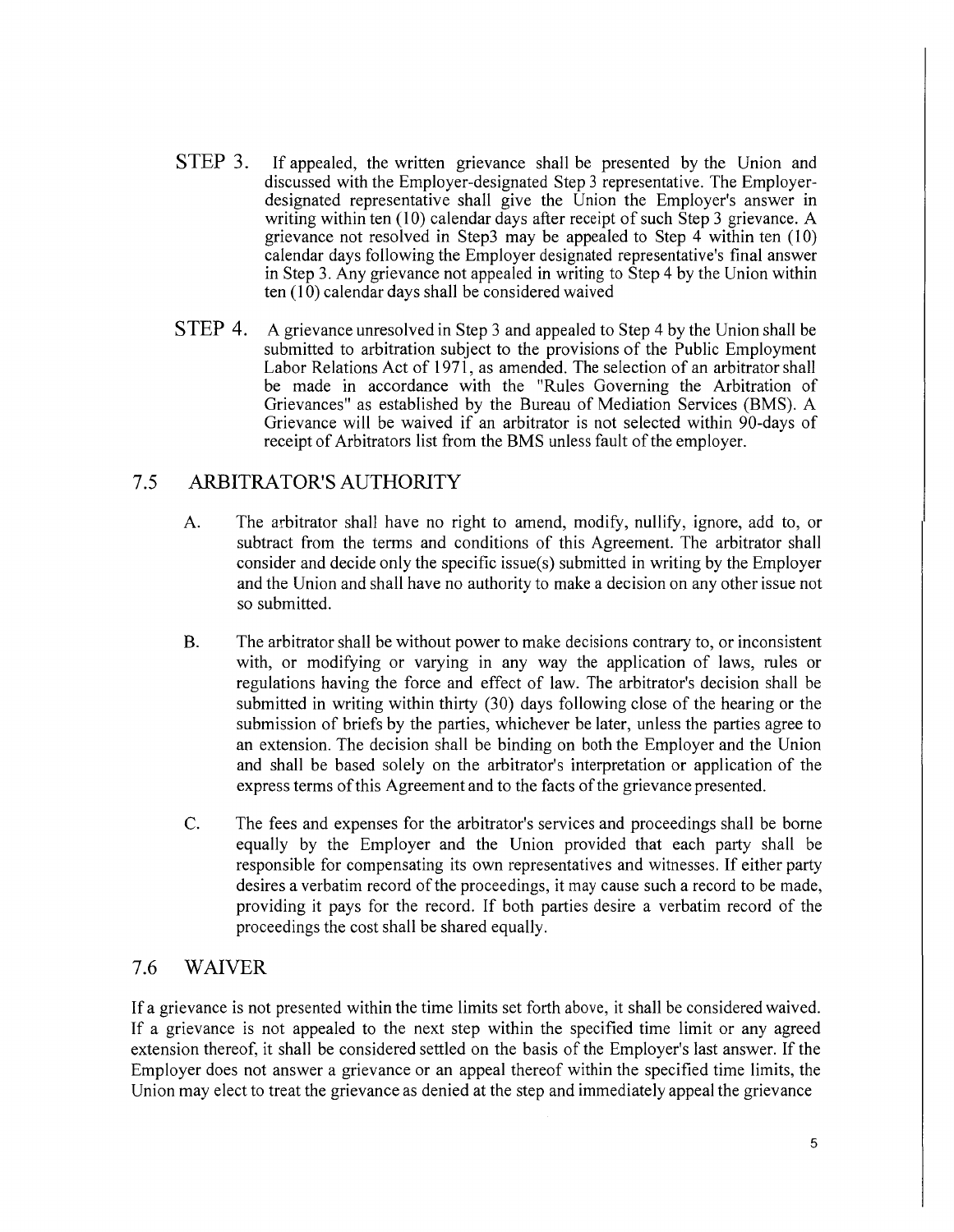to the next step. The time limit in each step may be extended by mutual written agreement of the Employer and the Union in each step.

# 7.7 CHOICE OF REMEDY

If, as a result of the written Employer response in Step 3, the grievance remains unresolved, and if the grievance involves the suspension, demotion, or discharge of an employee who has completed the required probationary period, the grievance may be appealed either to Step 4 of Article 7 or a procedure such as: Civil Service, Veteran's Preference, or Fair Employment. If appealed to any procedure other than Step 4 of Article 7, the grievance is not subject to the arbitration procedure as provided in Step 4 of Article 7. The aggrieved employee shall indicate in writing which procedure is to be utilized and shall sign a statement to the effect that the choice of any other hearing precludes the aggrieved employee from making a subsequent appeal through Step 4 of Article 7.

# **ARTICLE 8. SAVINGS CLAUSE**

This Agreement is subject to the laws of the United States, the State of Minnesota and the County of Becker. In the event any provision of this Agreement shall be held to be contrary to law by a court of competent jurisdiction from whose final judgment or decree no appeal has been taken within the time provided, such provisions shall be voided. All other provisions of this Agreement shall continue in full force and effect. The voided provision may be renegotiated by mutual agreement of both parties.

# **ARTICLE 9. SENIORITY**

- 9.1 **An** employee in this bargaining unit who transfers to another department of the Employer shall accumulate total seniority from the other department only for the purpose of calculating vacation and sick leave.
- 9.2 There shall be three (3) types of seniority established by this Agreement.
	- **A** Service seniority, which shall be the total length of continuous service with the Employer.
	- B. Department seniority, which shall be the total length of service within a specific department of the Employer.
	- C. Classification seniority, which shall be the total length of service within a work classification.
- 9.3 Except in those instances where senior employees are not qualified to perform remaining work, seniority shall determine the order of:
	- A. Layoff, which shall be by classification within a department, in inverse order of classification seniority. However, an employee about to be laid off shall have the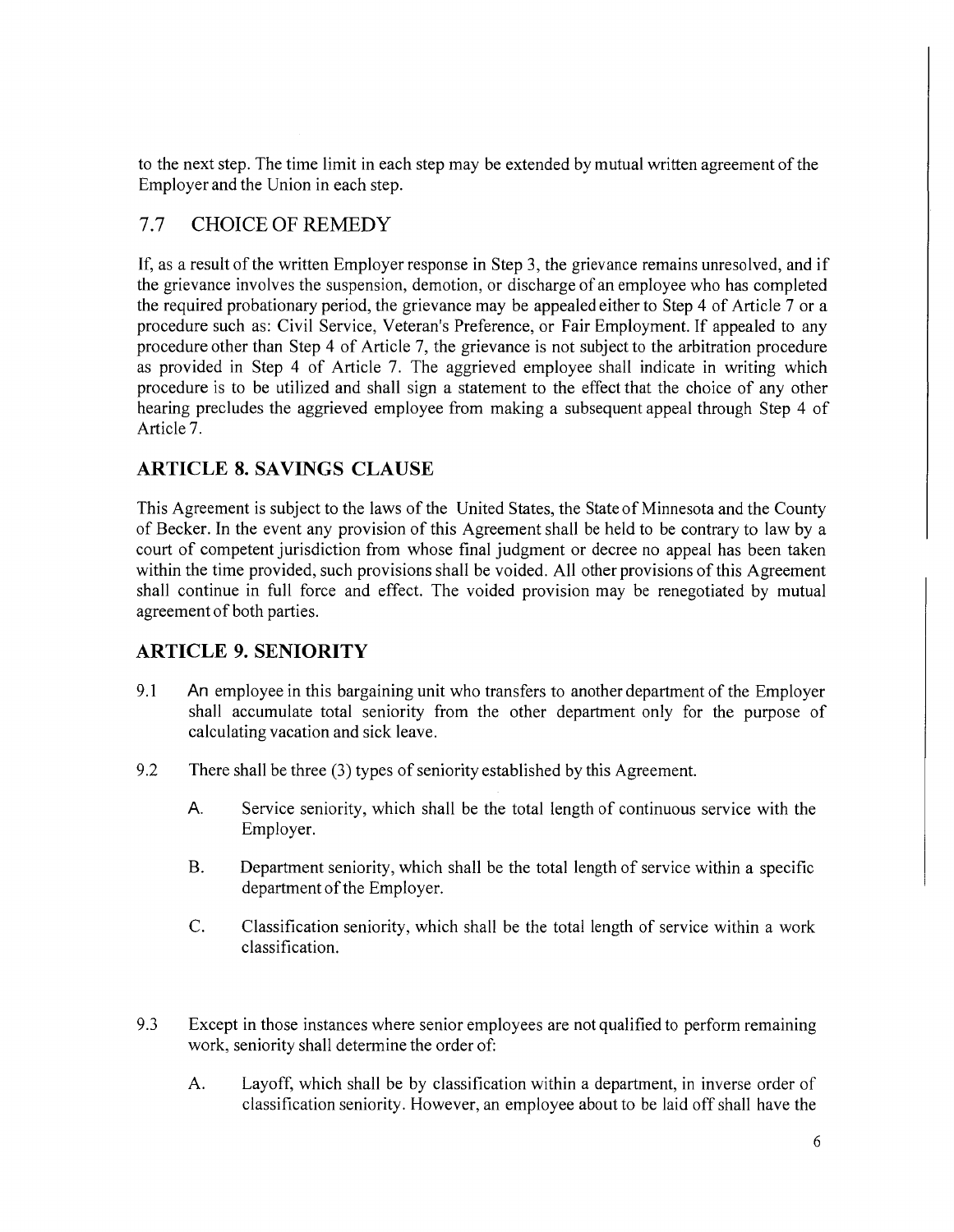right to bump (displace) any employee in a previously held lower classification, provided that the Employer determines the employee who is exercising bumping rights to be adequately qualified to perform the duties of the classification into which he/she is bumping and he/she has greater department seniority than the employee who is to be bumped.

- B. Recall from layoff, which shall be by classification within a department, in inverse order of layoff, provided that, if an employee does not return to work upon recall, as directed by the Employer, or on an extended date mutually acceptable to the employee and Employer, he/she shall automatically have terminated his/her employment. An employee's name shall be retained on the recall list for one (1) year, at which time all rights to recall shall terminate.
- 9.4 The initial probationary period shall be one (1) year. During the probationary period, a newly hired or rehired employee may be discharged at the sole discretion of the Employer.
- 9.5 Where all other qualifications are equal, seniority shall apply to full-time employees in accordance with the employee's length of continuous service. This shall include preference on auy vacancies or newly created positions.

## **ARTICLE 10. DISCIPLINE**

- l 0.1 The Employer will discipline employees for just cause only. Discipline will be in one or more of the following forms:
	- A. Oral reprimand;
	- B. Written reprimand;
	- C. Suspension
	- D. Demotion; or
	- E. Discharge
- 10.2 Suspensions, demotions and discharges will be in written form.
- 10.3 Written reprimands, notices of suspension, and notices of discharge which are to become part of an employee's personnel file shall be read and acknowledged by signature of the employee. Employees and the Union will receive a copy of such reprimands and/or notices.
- 10.4 Employees may examine their own individual personnel files at reasonable times under the direct supervision of the Employer.
- 10.5 If an employee is the subject to disciplinary action, said employee will not be questioned concerning such disciplinary action, unless the said employee has been given an opportunity to have a Union representative present at such questioning.
- 10.6 Grievances relating to suspension and discharge may be initiated by the Union in Step 3 of the grievance procedure under Article 7.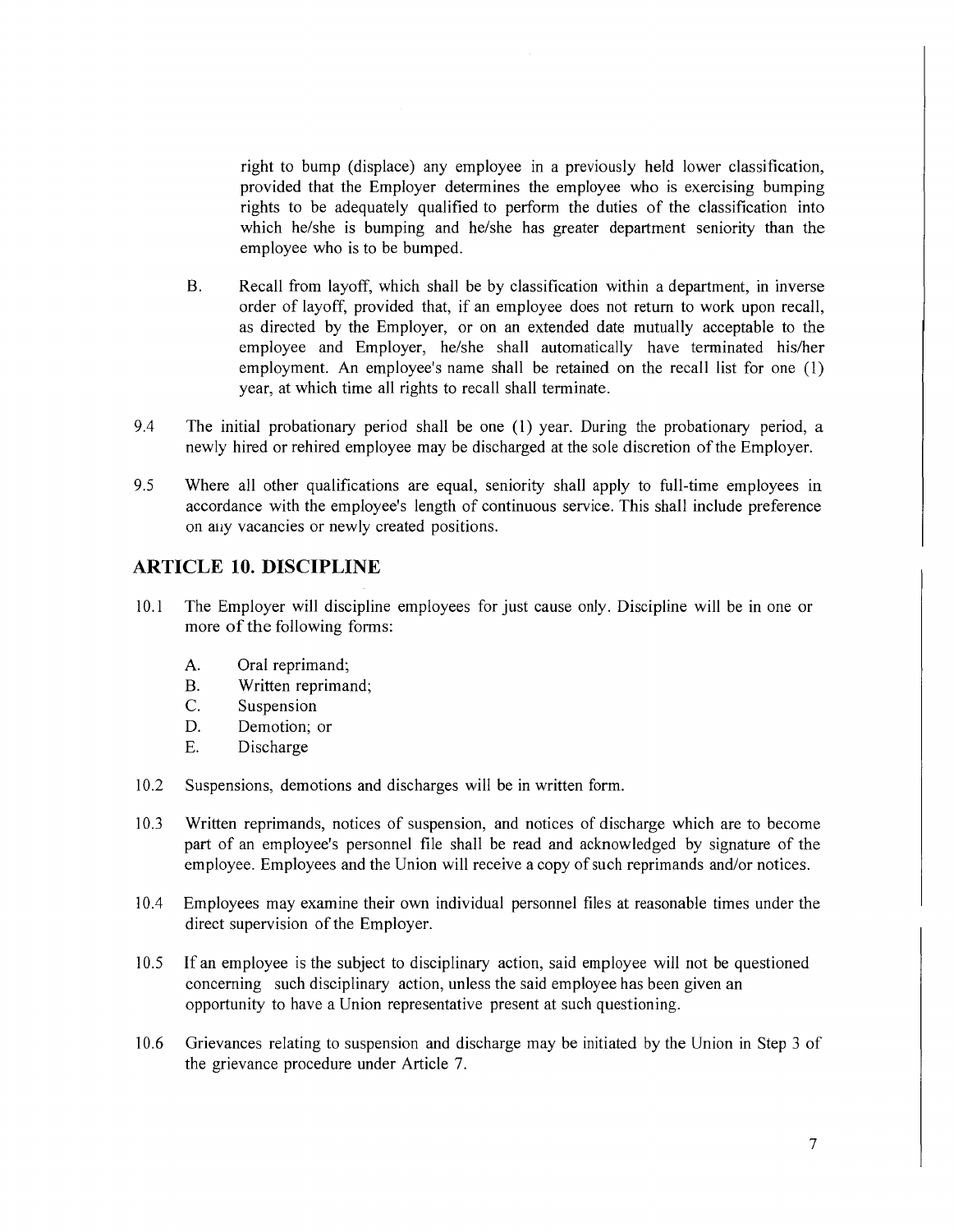## **ARTICLE 11. OVERTIME**

- 11.1 Employees will be compensated at one and one-half *(1.5)* times the employee's base rate for hours worked in excess of the employee's regularly scheduled shift with the approval of the Sheriff and/or designee.
- 11.2 Overtime will be distributed as equally as practicable.
- 11.3 Work performed on a holiday, as defined in Article 18, shall be paid for at time and onehalf (1.5) times the employee's regular base pay rate for all hours worked.
- 11.4 Mandatory training and mandatory meetings that fall outside of an employee's regularly scheduled shift shall be compensated at one and one-half half (1.5) times the employee's regular base rate. Non-mandatory approved training and meetings shall be compensated at the employee's regular base pay rate.
- 11.5 Overtime compensation for non-exempt employees shall be made either in cash or compensatory time off, at the employee's option. No employee shall accumulate more than  $\epsilon$ ighty (80) hours in a compensatory time bank; hours earned in excess of eighty (80) hours shall be paid in cash at the appropriate rate. All accumulated compensatory time in excess of forty ( 40) hours not used by the second pay period of December shall be paid in cash at the appropriate rate.

## **ARTICLE 12. COURT TIME**

An employee who is required to appear in Court during his/her scheduled time off for Becker County Court business and with the approval of the Sheriff or designee shall receive a minimum of two (2) hours pay at one and one-half (1.5) times the employee's regular base pay rate. In addition, an employee who uses his/her own personal car shall receive a travel allowance.

# **ARTICLE 13. CALL BACK TIME**

An employee who is called to duty during his/her scheduled off-duty time shall receive a minimum of two (2) hours pay at one and one-half  $(|\frac{1}{2}\rangle)$  times the employee's regular base pay rate. An extension or early report for regularly scheduled shift for duty does not qualify the employee for the two (2) hour minimum.

#### **ARTICLE 14. CONSTITUTIONAL PROTECTION**

Employees shall have the rights granted to all citizens by the United States and Minnesota State Constitutions.

# **ARTICLE 15. INSURANCE**

15.1 The Employer will maintain the hospital and medical insurance program subject to the limitations, benefits, and conditions established by the contract between the Employer and an insurance carrier until such time as the employee is terminated.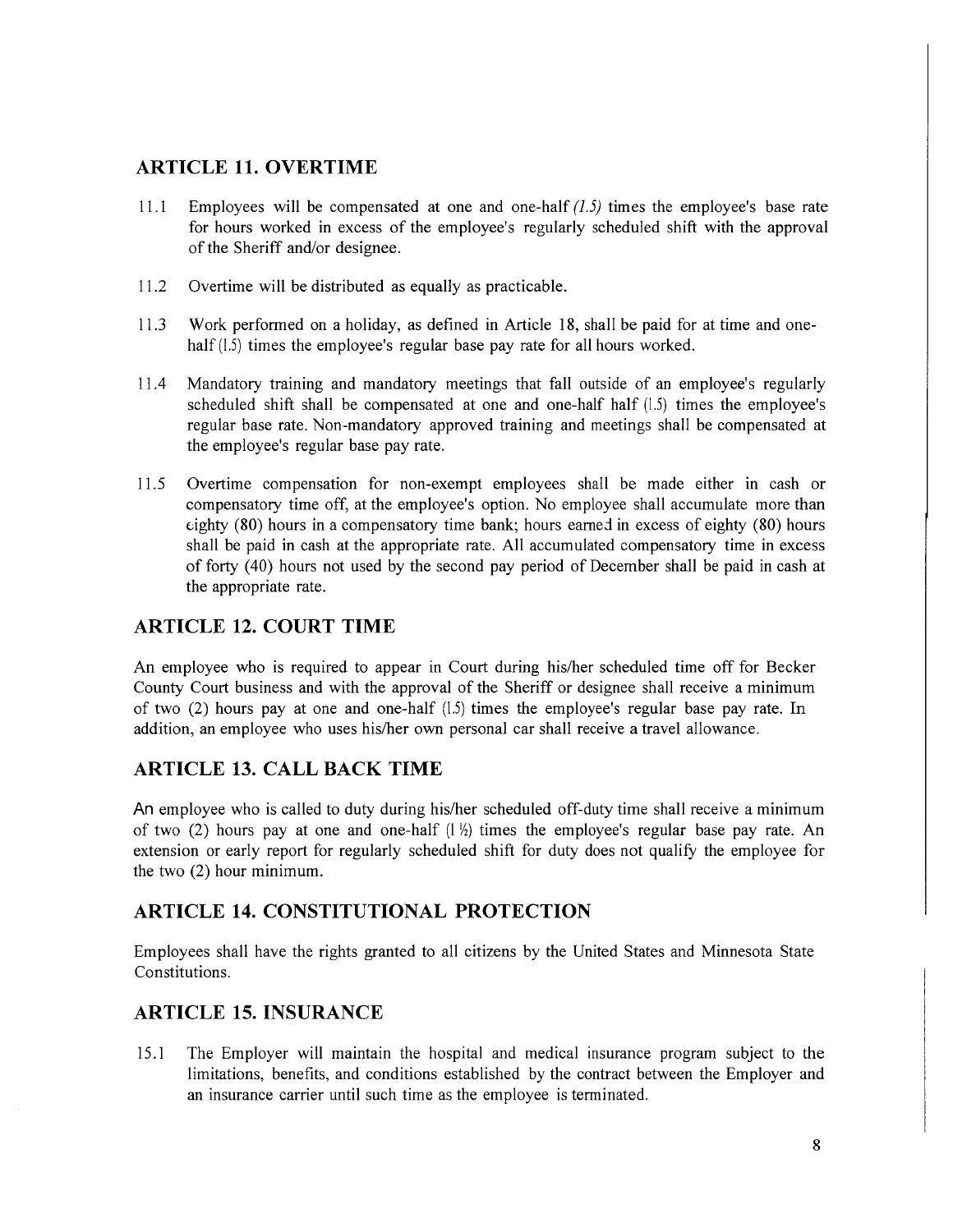15 .2 The Employer shall establish a Flexible Benefits Plan. Each employee participating in the Plan must purchase the minimum required coverage individual comprehensive major medical coverage, long term disability and basic life insurance under the Plan. Effective January 1, 2018, the PEIP HSA Compatible Deductible Plan shall be the minimum required health plan.

Effective 2018, the County's annual contribution will remain the same from 2017. Effective 2019 the annual County contribution will increase based on a 50/50 split between Employer and employee based on the single HSA compatible plan premium. The County contribution will be calculated by taking fifty percent (50%) of the single HSA plan premium increase and adding it to the previous year's contribution. Employees may receive in cash or use for optional benefits the remaining dollars after the minimum required benefits are deducted from the County's contribution, including those employees who elect to waive the single required health plan.

After enrollment, if any plan falls to ten (10) or less County employees, the plan goes away for the next open enrollment. (Newly implemented plans will be given two (2) years to exist prior to dropping if there are ten (10) or less enrolled.)

- 15 .3 In accordance with Minnesota Statute §4 71.61, a County employee who retires before the age of sixty-five (65) has the option of continuing with the County's group health policy at his/her own expense under the conditions outlined below:
	- A. The retiree must meet the age and service requirements necessary for eligibility requirements for an annuity under PERA or be receiving a disability benefit from PERA;
	- B. The retiree may receive dependent coverage only if the retiree received dependent coverage immediately before leaving employment;
	- C. The retiree may initially elect dependent coverage as stipulated immediately above and later drop dependent coverage while retaining individual coverage. The retiree may not drop individual coverage and retain dependent coverage except for certain circumstances which may apply if the retiree becomes eligible for Medicare prior to the dependent(s)' eligibility for Medicare;

D. The monthly premiums will be due by the fifteenth  $(15<sup>th</sup>)$  of the preceding month.

15 .4 The parties agree to meet and confer regarding any changes in this Article necessary to comply with and/or avoid penalties under the Affordable Care Act.

#### **ARTICLE 16. VACATIONS**

16.1 All regular employees of the department as of the date of execution of this contract whose vacation earned under the prior contract exceeds vacation benefits provided by this contract shall receive the greater vacation until such time as the benefits under the prior contract equal the benefits provided under this contract at which time the employee shall earn all vacation thereafter as provided by the terms of this contract.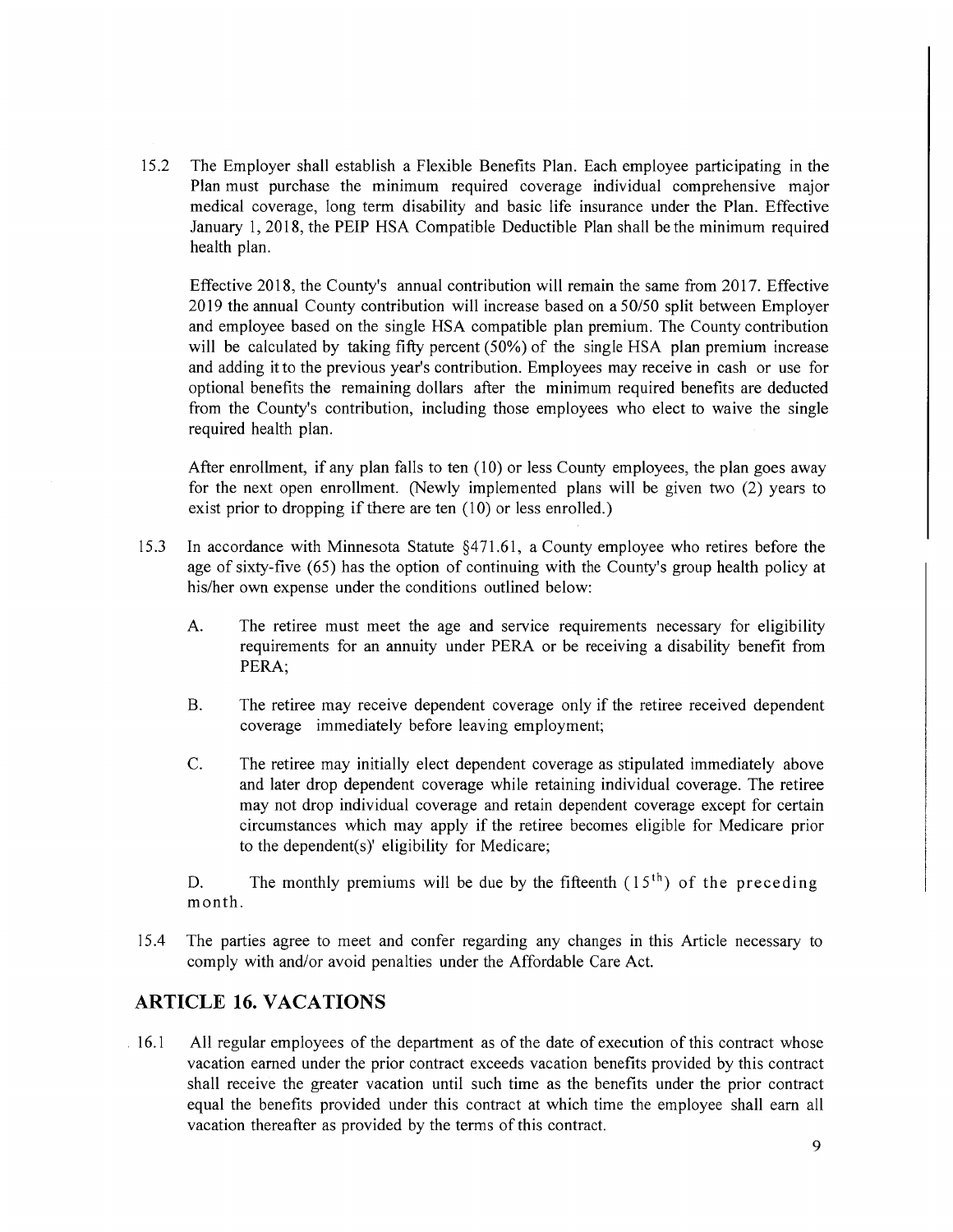16.2 Regular employees shall earn vacation leave in accordance with the following schedule:

| Years of Service              | Vacation Leave |
|-------------------------------|----------------|
| Beginning 0 through 1 years   | 80 hours       |
| Beginning 2 through 6 years   | 96 hours       |
| Beginning 7 through 11 years  | 120 hours      |
| Beginning 12 through 18 years | 160 hours      |
| Beginning 19 plus years       | 192 hours      |

Vacation shall be earned based on the bi-weekly payroll system.

- 16.3 Vacations may be accumulated to a maximum of two hundred twenty-four (224) hours.
- 16.4 All vacation leave shall be scheduled with the Employer.

## **ARTICLE 17. UNIFORMS**

- 17.1 Effective January 1, 2022, each sworn employee shall receive seven hundred seventy-five dollars (\$775.00) for clothing and maintenance allowance. This will be paid by the second pay period of January.
	- 17.2 Uniform or personal items damaged in the line of duty shall be paid for by the Employer.
	- 17.3 Employees will not be required to purchase Ceremonial/Dress Uniforms out of their uniform allowance

#### **ARTICLE 18. HOLIDAY LUMP SUM PAYMENT**

Employees shall receive on the second payday in November of each year, a lump sum payment for ten (10) holidays. The following ten (10) days have been designated as official paid holidays:

| Labor Day                     |
|-------------------------------|
| Veteran's Day                 |
| Thanksgiving Day              |
| Friday after Thanksgiving Day |
| Christmas Day                 |
|                               |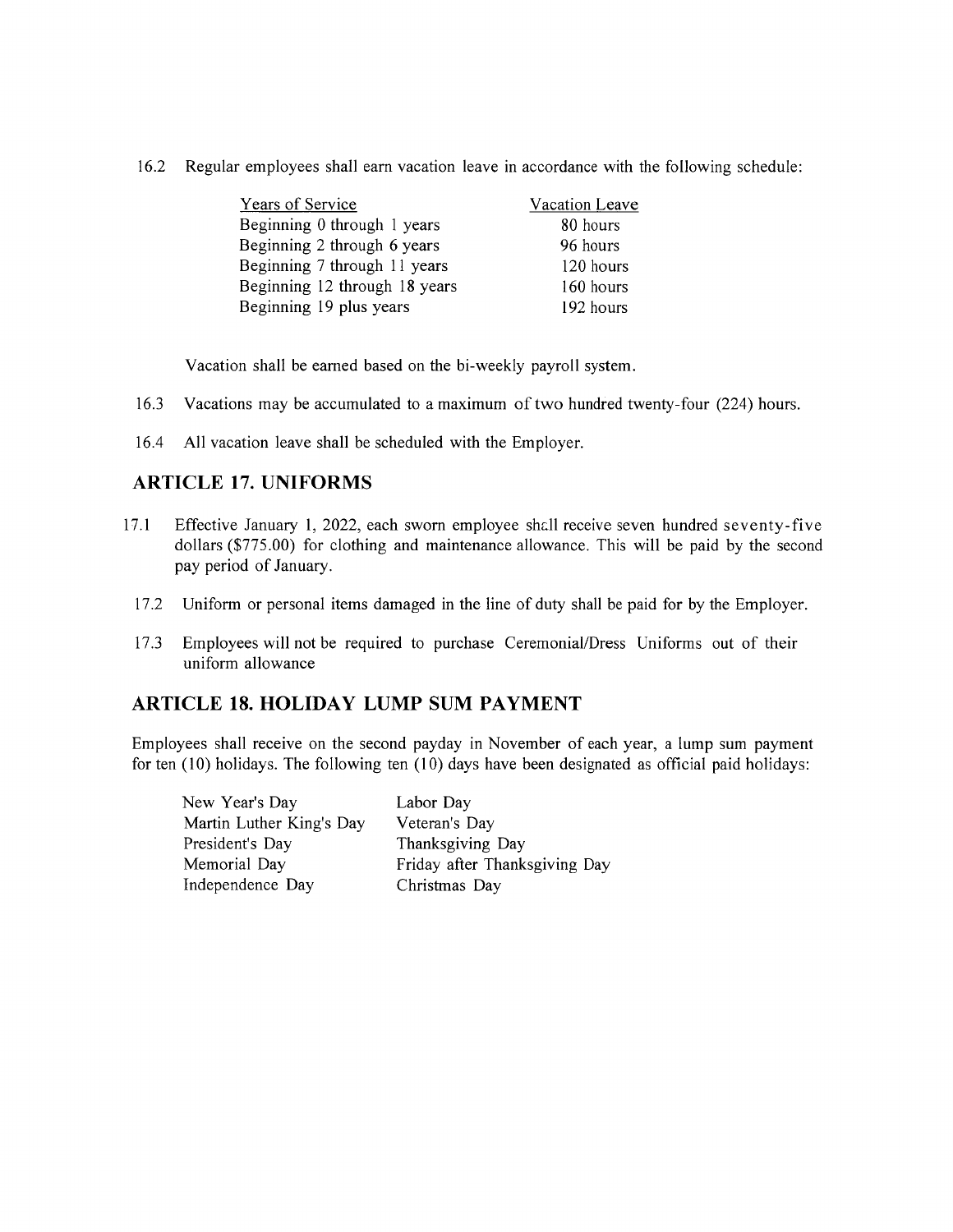Juneteenth will become a holiday upon the Minnesota Legislature making it a state holiday. Bailiffs will receive holiday pay on the day it is recognized in the courthouse.

# **ARTICLE 19. PERSONAL LEAVE DAY**

Each employee shall be entitled to sixteen (16) hours per calendar year of personal leave. These personal leave days must be taken by the employee or they will be lost.

# **ARTICILE 20. LEGAL PROTECTION**

The County shall provide, through insurance coverage or otherwise, defense, necessary legal expenses and other costs to an employee against whom a claim is made or a lawsuit is commenced which is based upon the conduct of the employee acting in the regular course of his/her employment, except for intentional torts and crimes or ordinance violations committed by such employee.

# **ARTICLE 21. SICK LEAVE**

- 21.1 All regular employees shall be entitled to one (1) day of sick leave per month, and shall accumulate sick leave to a maximum of nine hundred sixty (960) hours. Sick leave shall be earned based on the bi-weekly payroll system. After the maximum of nine hundred sixty (960) hours have been accrued, the time shall go into a sick leave bank only to be used when all of the nine hundred sixty (960) hours have been exhausted. A doctor's certificate may be required for sick leave absences of more than three (3) consecutive days duration, or when an employee is on sick leave and abuse is suspected.
- 21.2 Earned sick leave may be used for absences from work necessitated by the following circumstances and in accordance with MN Statute § 181.9413:
	- A. Because of sickness or injury to an employee which renders the employee unable to perform the duties of employment;
	- B. Because of quarantine directed by a medical physician;
	- C. Because of death in the immediate family, such use not to exceed twenty-four (24) hours; immediate family is defined as follows: employee's spouse, children, stepchildren, grandchildren, parents, step parents, father/mother-in-law, grandparents, brother, sister, brother/sister-in-law, and step siblings; up to an additional sixteen ( 16) hours of sick leave may be granted with the approval of the department head;
	- D. Because of sickness or injury to an employee's spouse, children, or parents, the result of which requires the said employee to attend to their needs; and,
	- E. Because of doctors' visits required by employee, employee's spouse or children.
- 21.3 If an employee receives a job-related injury or sickness and if eligible for Worker's Compensation benefits, the Employer agrees to pay said employee an amount equal to the difference between the amount received from Worker's Compensation and his/her regular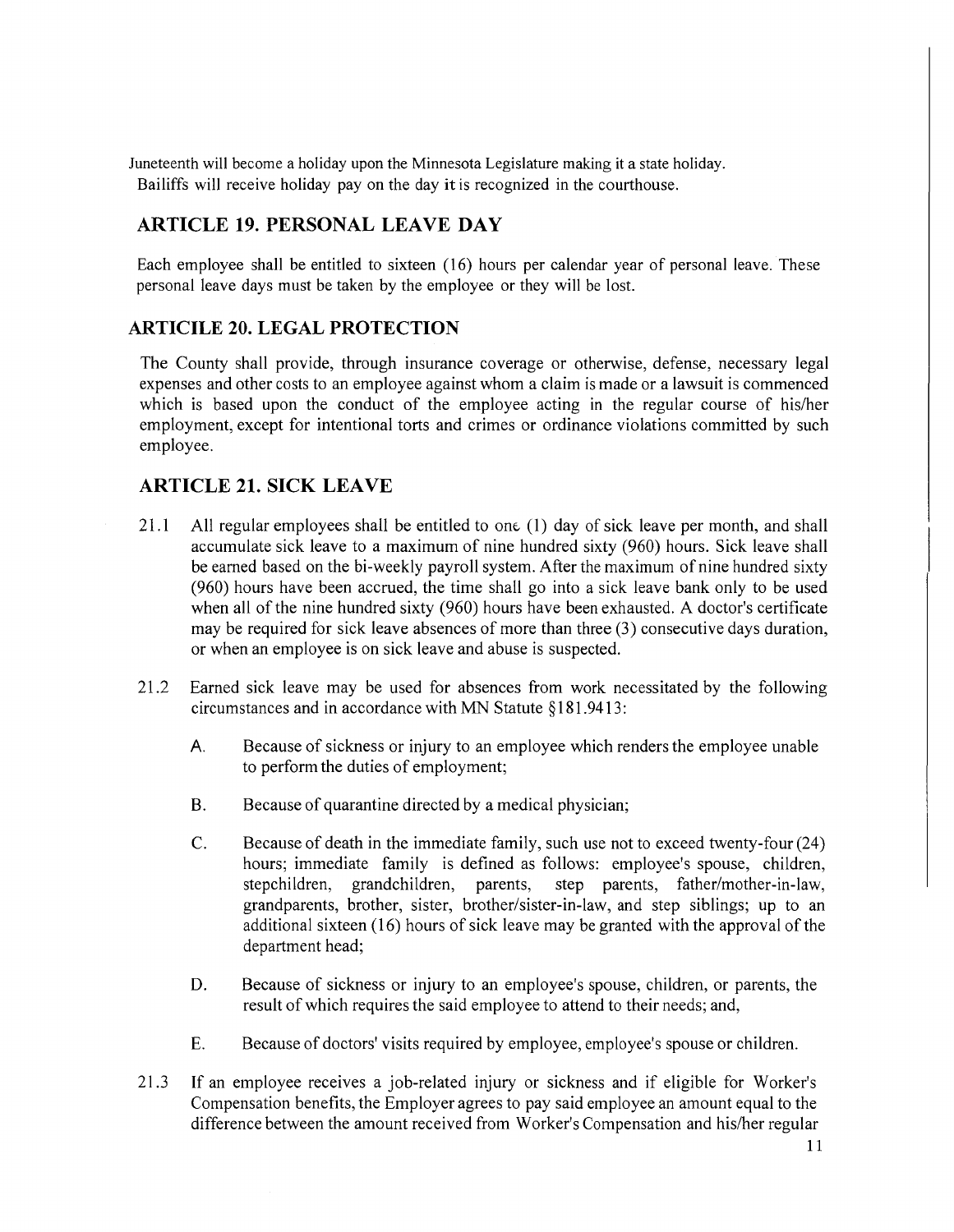salary, not to exceed his/her regular take home pay, for a period not to exceed four hundred and eighty (480) working hours. Beyond four hundred and eighty (480) working hours, the difference will be charged to the employee's sick leave and then any remaining paid leave accounts. Once the employee's paid leave account has been used in full, the employee will not continue to accumulate any sick leave, paid holidays or vacation during the period that said employee is unable to work and continue to receive worker's compensation benefits. Upon receipt by the Employer of a medical report indicating that the employee's healing

period has concluded and if the employee is unable to return to the position that he/she held at the time he/she was injured and there are no other job classifications open, the employee may be discharged.

21 .4 Use of the sick leave benefits for reasons other than those stated in Section 21.2 of this Article shall be just cause for disciplinary action as provided in Article 10 (DISCIPLINE).

# **ARTICLE 22. MATERNITY/ADOPTION LEAVE**

An unpaid maternity or adoption leave of absence must be granted to a natural parent or adoptive parent who requests such leave in conjunction with the birth or adoption of a child. The leave shall commence on the date requested by the employee and shall continue for up to three (3) months, provided, however, that such leave may be extended up to a maximum of one (1) year by mutual consent of the Employer and the employee. The Employer's policy for unpaid maternity or adoption leave shall be consistently and uniformly applied among employees in similar circumstances.

#### **ARTICLE 23. WAGES**

23 .1 During the term of this Agreement, employees shall be paid in accordance with Appendix A which is attached hereto and incorporated herein.

Effective 1/1/2022, increase the salary schedule by three and one quarter (3.25%) percent. Eligible Employees not at the top step shall receive a step increase on their anniversary date.

- 23.2 Payday shall be bi-weekly.
- 23.3 Each employee who works between 6:00 p.m.and 6 a.m. shall receive one dollar (\$1.00) per hour which will be increased to one dollar twenty-five cents (\$1.25) effective 1/1/17,
- 23.4 Each licensed peace officer will be reimbursed for the cost of their three (3) year POST license.

#### **ARTICLE 24. LONGEVITY**

24, 1 Employees hired before April 1, 2018, shall receive, in addition to the regular compensation provided herein, longevity pay which will follow the schedule below:

$$
0 - 5 \text{ years} \quad 0\%
$$
  
 $6 - 10 \text{ years} \quad 1\%$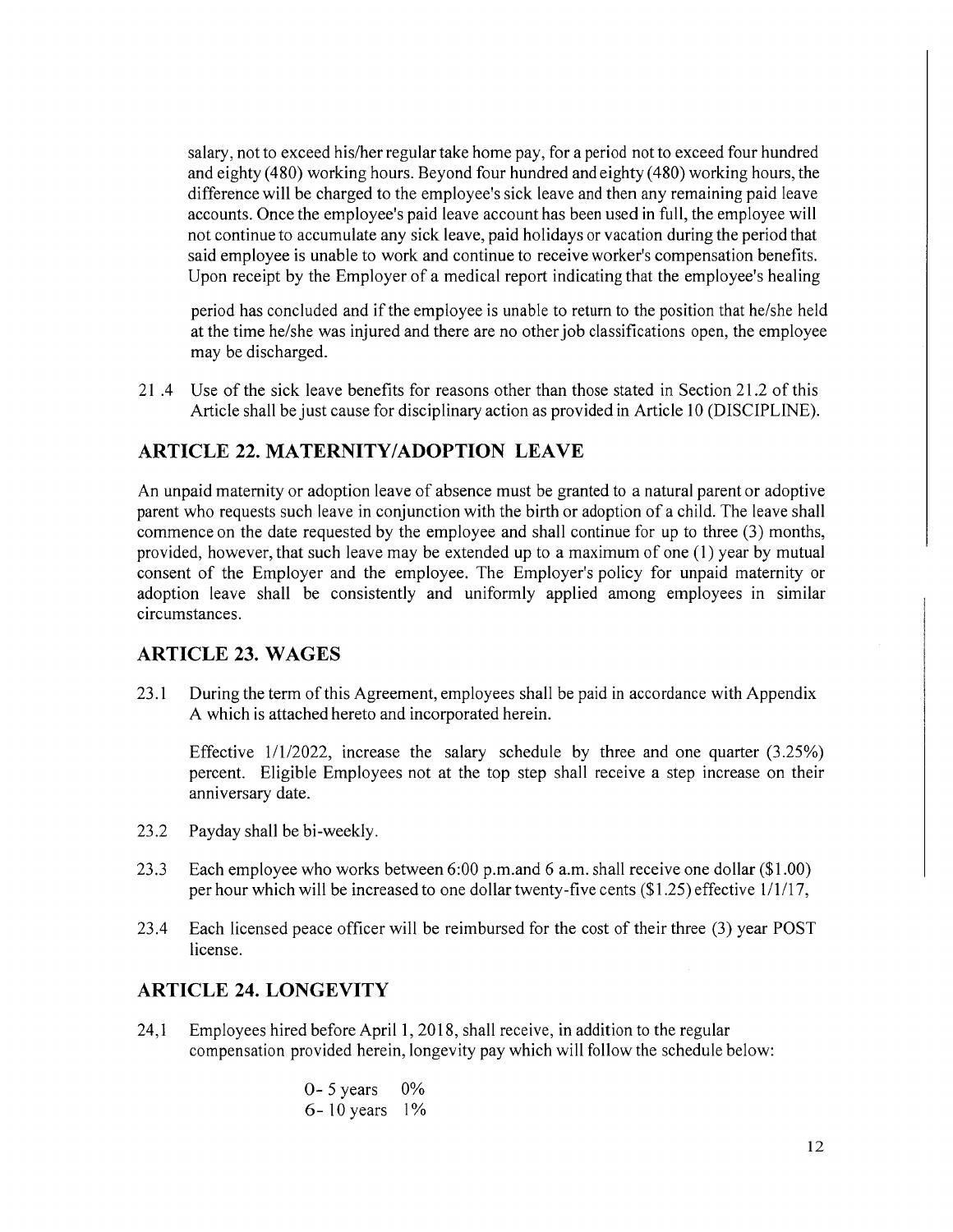| 11 - 15 years 2%      |  |
|-----------------------|--|
| 16-20 years 3%        |  |
| $21 - 25$ years $5\%$ |  |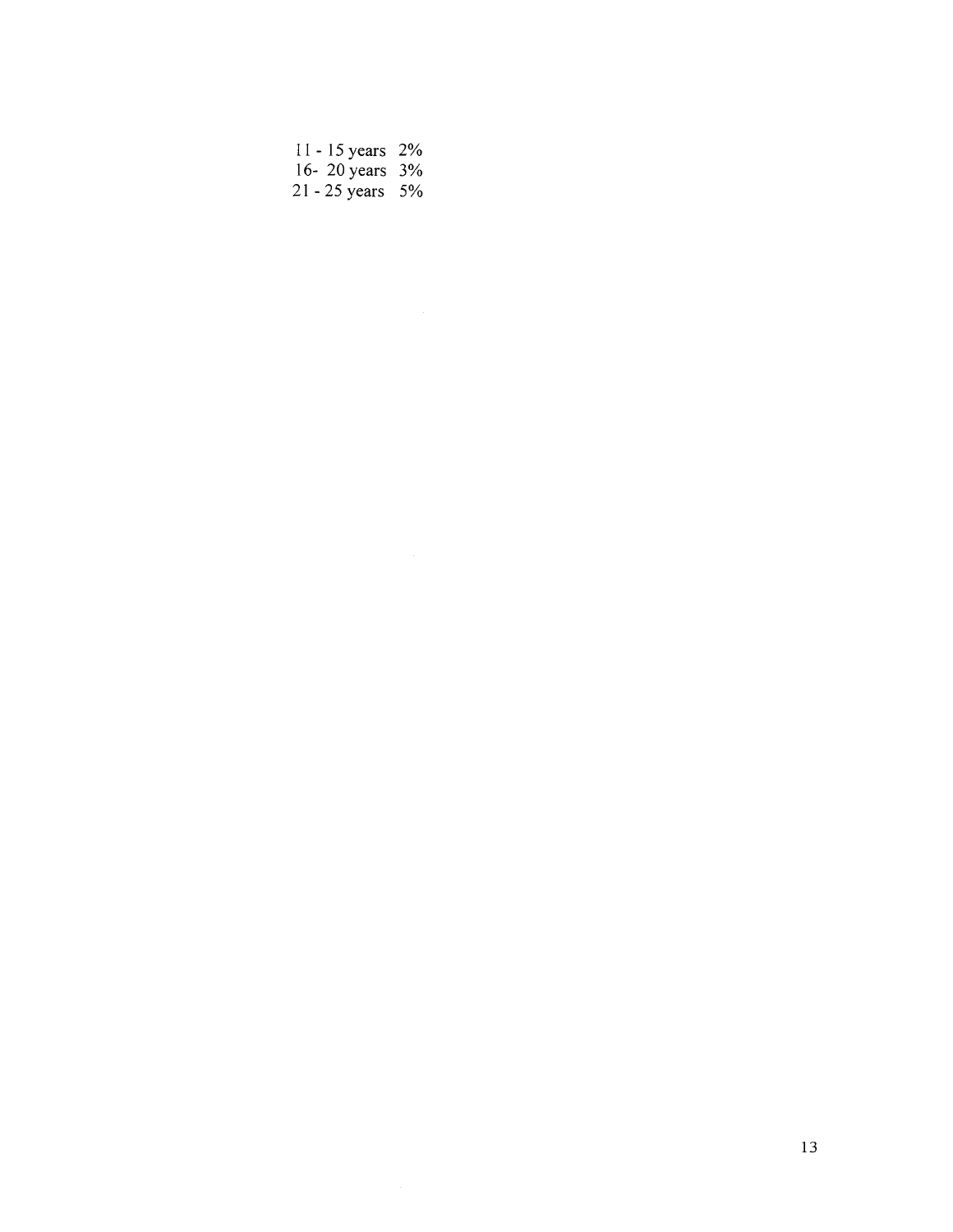26 - 30 years 6% Over 30 years 7%

24.2 Employees hired after April 1, 2018 shall receive, in addition to the regular compensation provided herein, longevity pay which will follow the schedule below:

Upon completion of 15 years 3%

## **ARTICLE 25. SEVERANCE PAY**

Employees hired prior to January 1, 2014, who have completed five (5) years of service and honorably separated, including medical separation, shall be entitled to seventy percent (70%) of their unused sick leave as severance pay, however, said severance pay shall not include any banked sick leave hours.

All employees hired on or after January 1, 2014, will be subject to the following Severance Pay:

| Years of Service | Percent of Sick Leave |
|------------------|-----------------------|
| 5 yrs.           | 40%                   |
| $10$ yrs.        | 50%                   |
| $15$ yrs.        | 60%                   |
| 20 yrs.          | 70%                   |

#### **ARTICLE 26. MILEAGE**

Employees required to furnish cars for purposes of County business shall be paid at the rate the Internal Revenue Service allows for income tax purposes which is effective at the time the employee's expense is incurred. This is paid only when County cars are not available. In the event that there is an available County car, the employee shall be paid at twenty-one cents  $(.21\$  per mile.

# **ARTICLE 27. POST RETIREMENT HEALTH INSURANCE THROUGH MINNESOTA STATE RETIREMENT SYSTEM (M.S.R.S)**

Employees to contribute two percent (2%) of Gross Wages and Severance Pay (per Article 25 to M.S.R.S. Post-Retirement Health Insurance Savings Plan).

#### **ARTICLE 28. TASK FORCE INVESTIGATOR ASSIGNMENT**

A Deputy who is assigned by the Sheriff to the Drug Task Force will be paid based on the Investigator scale as determined by the Sheriff. This pay increase will only be provided while assigned to the Drug Task Force, it is not considered a regular investigator position.

## **ARTICLE 29. DURATION**

This Agreement is effective for the period January 1, 2022 through December 31, 2022, and from year to year thereafter unless either party hereto shall give notice in writing sixty (60) days prior to the annual expiration date of a desire to terminate or amend this Agreement.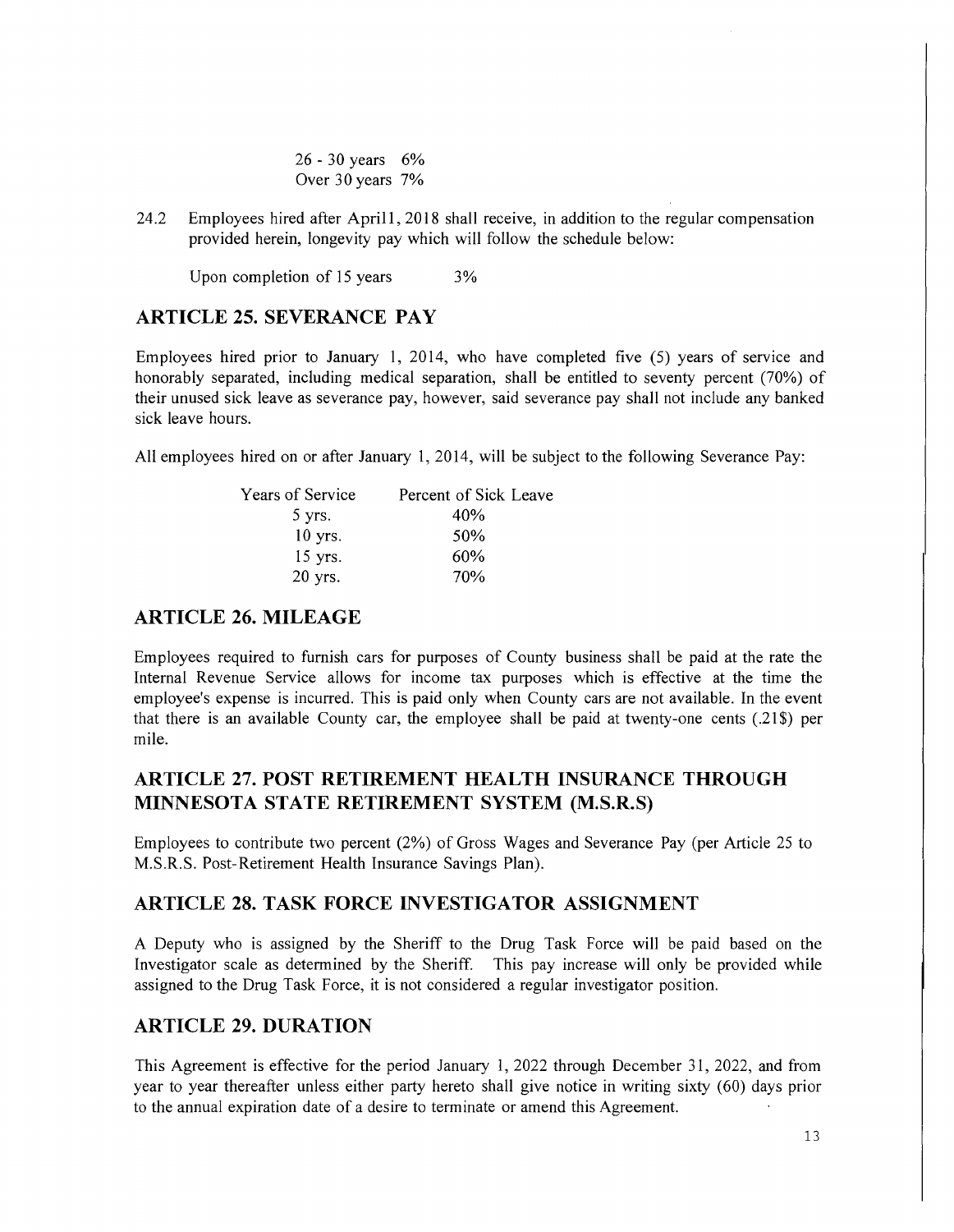## LAW ENFORCEMENT LABOR SERVICES

Dated: 5 26 - 00

Union Steward

Dated: ----------

Union Steward

Dated: **May** 20, 2022

Keith Terlinden

Keith Terlinden Business Agent

**BECKER COUNTY** 

 $5/24/2022$ Dated:

Dated:

BECKER COUNTY<br>
Larry Knutson<br>
Larry Knutson<br>
Board Chair

Larry Knutson<br>Board Chair

Pat Oman County Administrator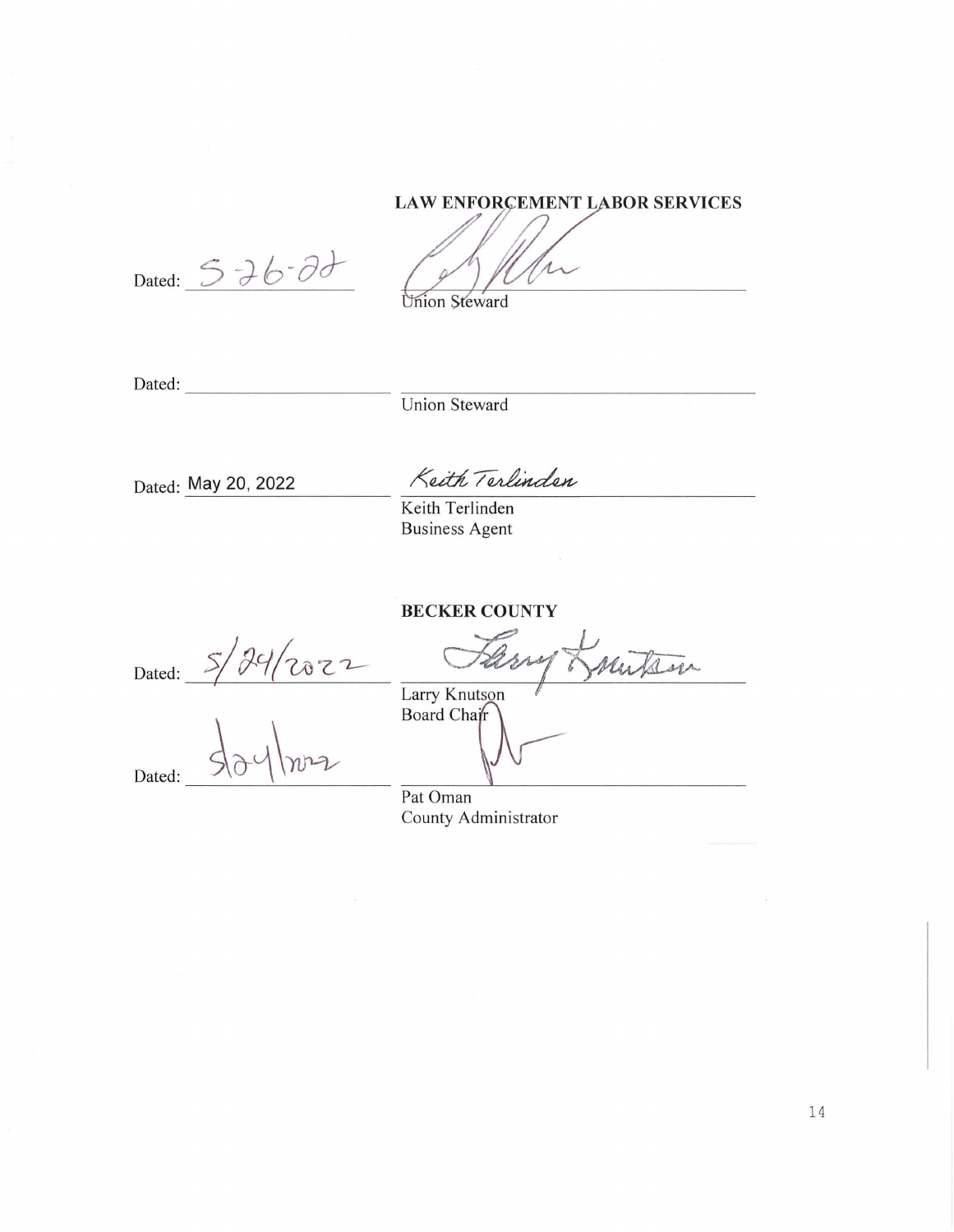| 2022<br><b>POSITION</b>     | Band   | Grade | Step 1  | Step 2  | Step 3  | Step 4  | Step 5  | Step 6  | Step 7  | Step 8  | Step 9  | Step 10 |
|-----------------------------|--------|-------|---------|---------|---------|---------|---------|---------|---------|---------|---------|---------|
| <b>BAILIFF</b>              | $B-25$ |       | 45.626  | 47.118  | 48.611  | 50,103  | 51,595  | 53.087  | 54.579  | 56.071  | 57,563  | 59,290  |
| <b>BAILIFF</b>              | $B-25$ |       | 21.8517 | 22.5663 | 23.2809 | 23.9956 | 24.7102 | 25.4248 | 26.1394 | 26.8541 | 27.5687 | 28.3958 |
| <b>CHIEF BAILIFF</b>        | $B-31$ |       | 48,833  | 50.445  | 52.057  | 53,669  | 55,281  | 56,893  | 58.505  | 60.117  | 61,728  | 63,580  |
| <b>ICHIEF BAILIFF</b>       | $B-31$ |       | 23.3875 | 24.1595 | 24.9315 | 25.7035 | 26.4755 | 27.2475 | 28.0194 | 28.7914 | 29.5634 | 30.4503 |
| <b>IDEPUTY</b>              | C-41   |       | 57.235  | 59.160  | 61.086  | 63,012  | 64,938  | 66,864  | 68,789  | 70,715  | 72.641  | 74,820  |
| <b>IDEPUTY</b>              | C-41   |       | 27.4112 | 28.3335 | 29.2558 | 30.1781 | 31.1005 | 32.0228 | 32.9451 | 33.8674 | 34.7897 | 35.8334 |
| <b>IDEPUTY INVESTIGATOR</b> | C-43   |       | 63,337  | 65.490  | 67.644  | 69,798  | 71.951  | 74.105  | 76,259  | 78.413  | 80,566  | 82,983  |
| <b>IDEPUTY INVESTIGATOR</b> | $C-43$ |       | 30.3336 | 31.3651 | 32.3966 | 33.4280 | 34.4595 | 35.4910 | 36.5225 | 37.5539 | 38.5854 | 39.7430 |

 $\sim 10^{11}$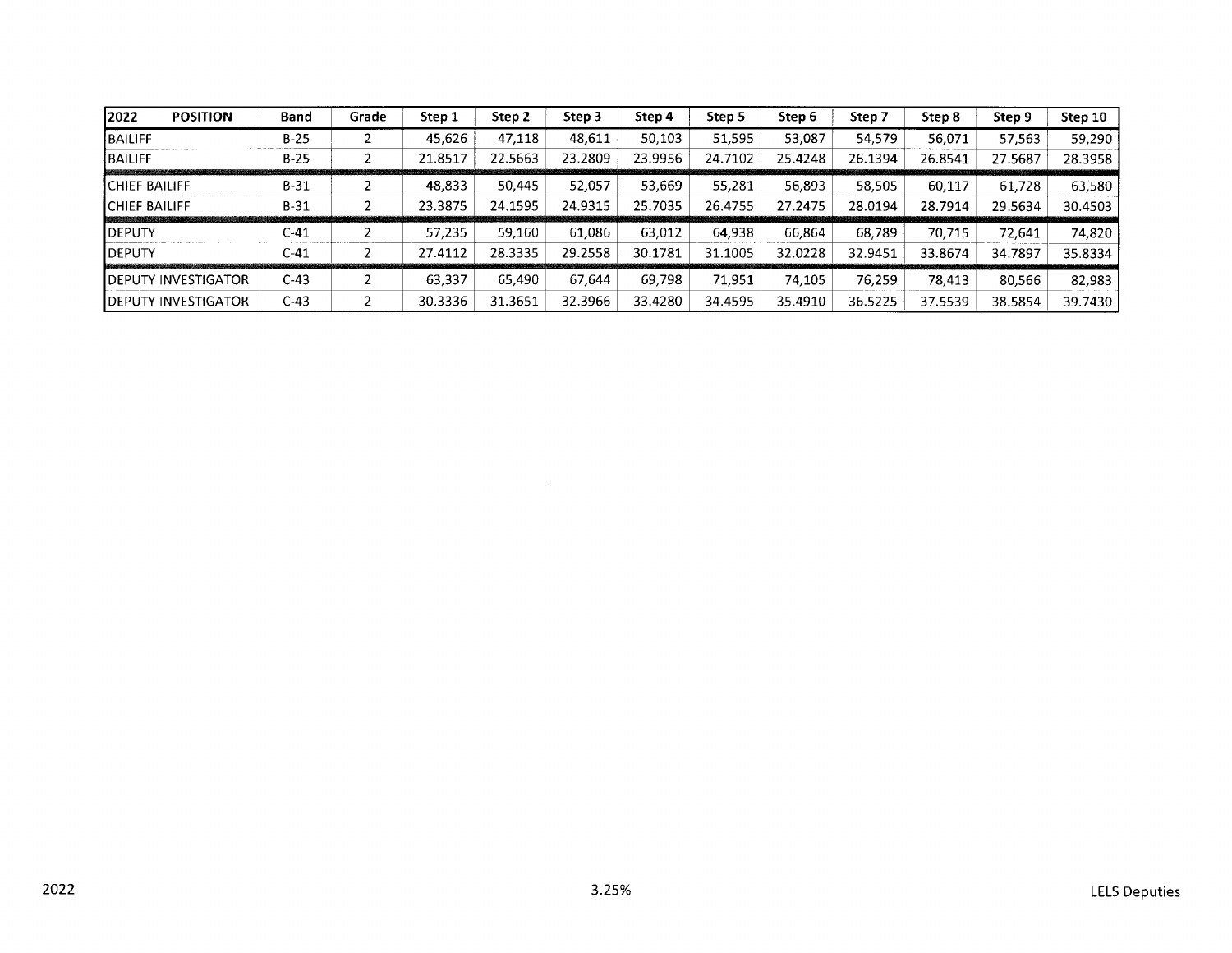# **MEMORANDUM OF AGREEMENT**

**WHEREAS,** the Law Enforcement Labor Services ("Union") represents the licensed deputies in the Sheriff's Department in Becker County (Employer); and

**WHEREAS,** the collective bargaining agreements (CBAs) contain language regarding the Employer's contribution in 2017 and 2018, and an Employer-Employee 50/50 split of the increase beginning in 2019 and thereafter;

**WHEREAS,** the Union and the Employer have reached an agreement for how the increase will be split for 2022 only, pursuant to this Memorandum of Agreement, which shall not alter the terms of the CBAs;

**NOW, THEREFORE,** the Parties agree as follows:

- 1. **CBA Language Unchanged.** The provisions of this Memorandum of Agreement shall commence on January 1, 2022, and shall terminated on December 31, 2022. The existing language in the CBAs  $(S15.2)$  shall remain unchanged and shall be effective January 1, 2023, and the Employer contribution amount shall revert to the amount under the§ 15.2 calculation for 2023, unless the parties negotiate a change in the language in the CB As pursuant to the provisions of PELRA, Minnesota Statutes Chapter 179A, for 2023.
- 2. **2022 Health Insurance Increase Split:** For calendar year 2022 only, the Employer shall pay 75% of the increase in the cost of health insurance premiums under the County's Health Insurance Plan. The increase will be calculated based on the single H.S.A. compatible plan premium. The Employer's contribution for 2022 will be calculated by taking 75% of the single H.S.A. compatible plan premium increase and adding it to the 2021 employer contribution. Employees may use any excess over the single premium amount for optional benefits after the premiums are deducted from the County's contribution, including those employees who elect to waive the single required health plan.
- 3. **Mutual Drafting:** This agreement is the result of negotiations between the parties and, accordingly, shall not be construed for or against either party, regardless of which party drafted any the agreement or any portion thereof. The agreement shall for all purposes be deemed to have been mutually drafted.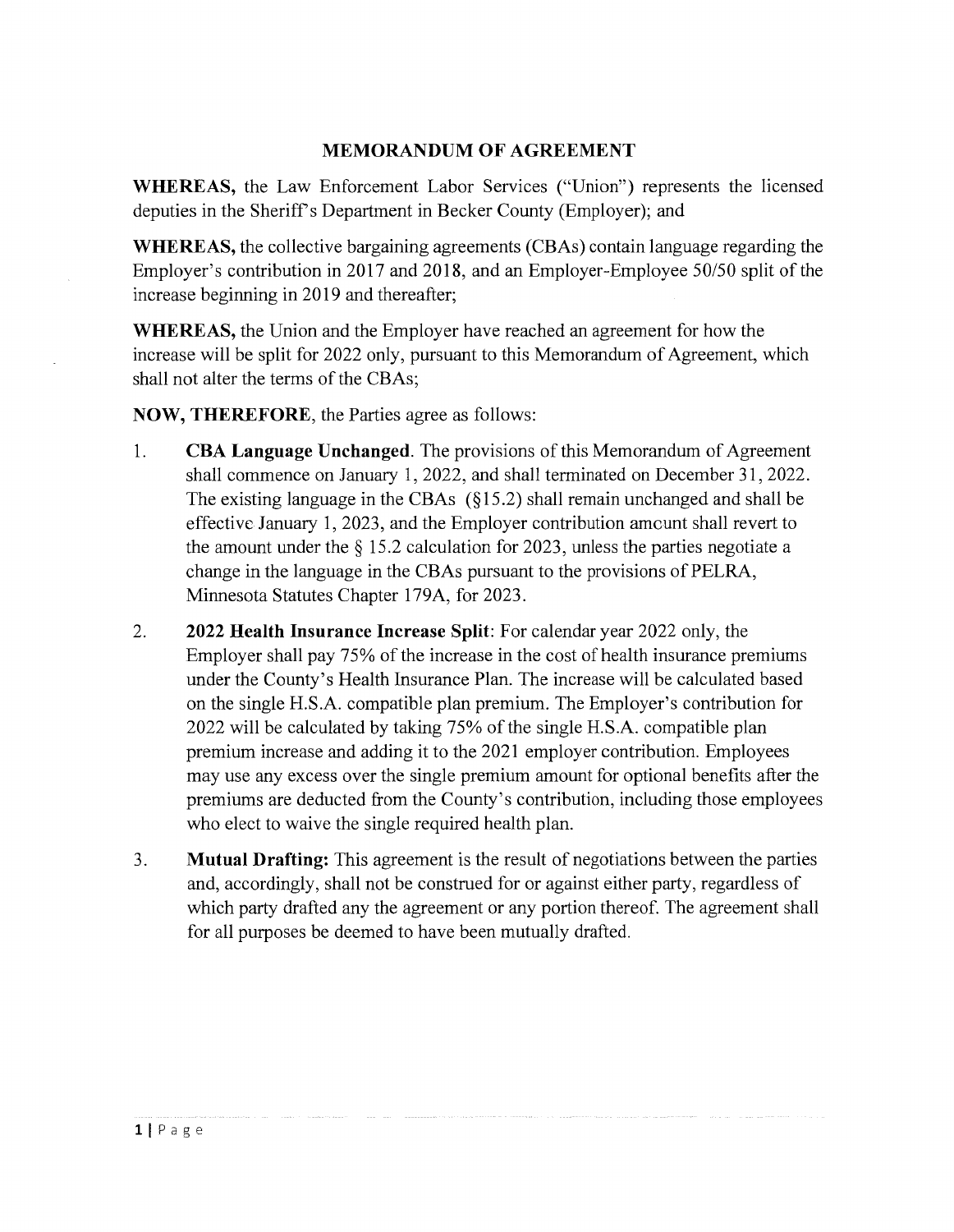Dated:  $5.26.7$ 

Union Steward

Dated:  $\Box$ 

Union Steward

Dated: **May 20, 2022** 

Keith Terlinden

Keith Terlinden Union Business Agent

Dated:  $5/24/10022$ 

Mutron 20 mg 7

Larry Knutson *<sup>1</sup>* Becker County Board Chair

Dated:

Pat Oman Becker County Administrator

RRM: 459672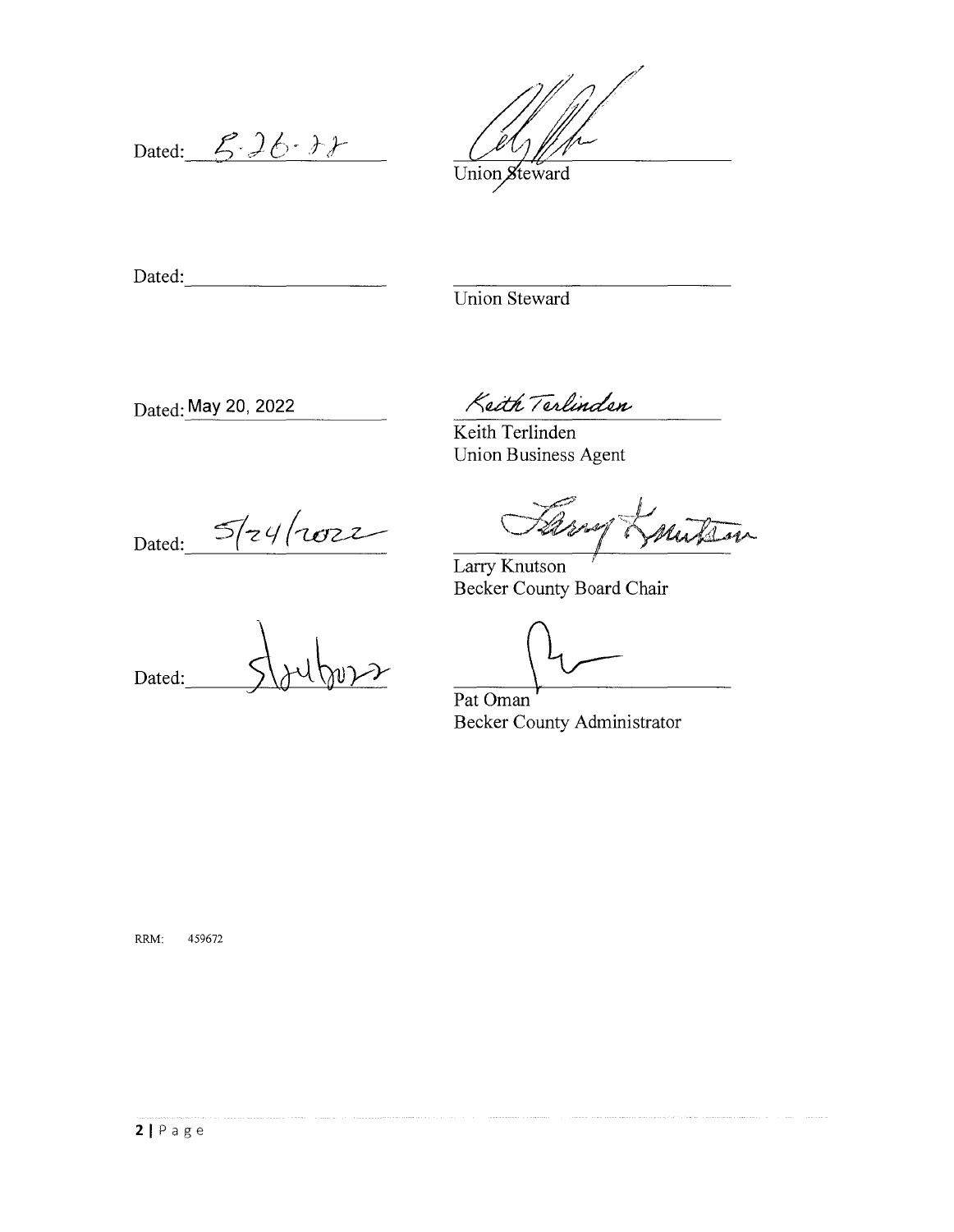## **MEMORANDUM OF AGREEMENT**

**WHEREAS,** the Law Enforcement Labor Services ("Union") represents the licensed deputies in the Sheriff's office of Becker County (Employer); and

**WHEREAS,** the Employer has determined to exercise its managerial right to conduct a wage study prior to the commencement of negotiations for the 2023 collective bargaining agreement;

**NOW, THEREFORE,** the Parties agree as follows:

- 1. **Wage Study:** The Employer will engage the services of an outside consultant to conduct a wage study of a representative sample of Becker County job classes and provide the Employer with predicted pay for the remaining union positions based upon band and grade. The study shall be completed by September 2022, absent factors beyond the control of the Employer *(force majeure* ).
- **2. Non-Precedent Setting:** This Memorandum of Agreement and the Employer's decision to conduct a wage study shall not constitute a waiver of the Employer's inherent managerial rights, nor shall it constitute an agreement to bargain over wage studies, classification studies, compensation or pay equity studies. This agreement and wage study shall not be cited by any party as evidence in any future negotiations, arbitrations, or litigation regarding the Employer's duty to bargain over wage studies, classification studies, compensation or pay equity studies or any other matter of inherent managerial rights.
- 3. **Mutual Drafting:** This agreement is the result of negotiations between the parties and, accordingly, shall not be construed for or against either party, regardless of which party drafted any the agreement or any portion thereof. The agreement shall for all purposes be deemed to have been mutually drafted.

Dated: $\frac{26-2}{10}$  Dated: $\frac{2}{10}$ 

 $N_{\ell}$ 

Dated: ----------

Union Steward

Dated: **May 20, 2022** 

Keith Terlinden

Keith Terlinden Union Business Agent

llPage